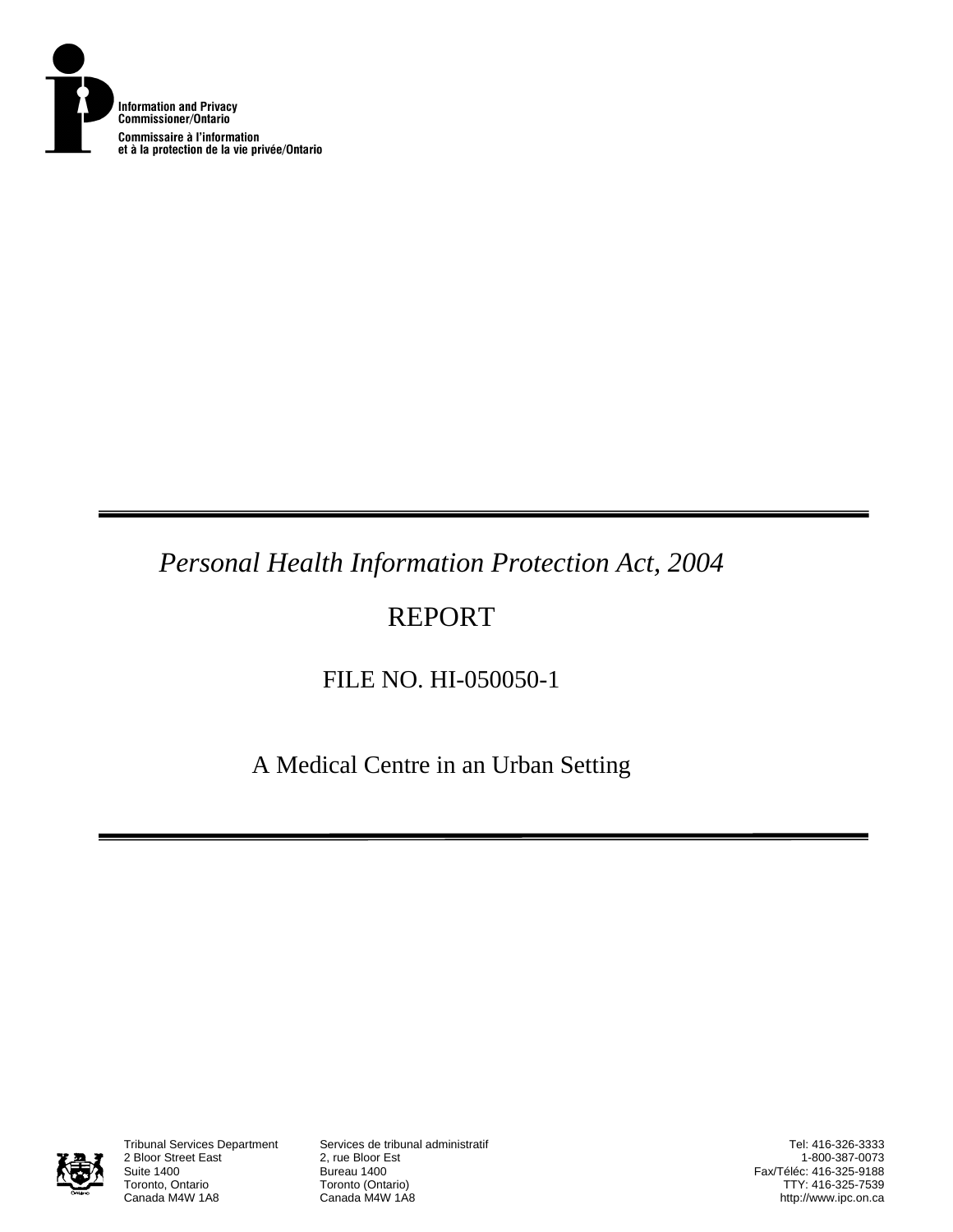## *Personal Health Information Protection Act, 2004*

### **REPORT**

**FILE NO. HI-050050-1** 

**INVESTIGATOR: Gillian Judkins**

#### **HEALTH INFORMATION CUSTODIAN: A Medical Centre in an Urban**

**Setting** 

### **SUMMARY OF INFORMATION GIVING RISE TO REVIEW:**

The Director of a medical centre (the centre) contacted the Office of the Information and Privacy Commissioner/Ontario (the IPC) to advise that during a videoconference with patient A, a second videoconference that was scheduled to follow afterwards was inadvertently linked in too. The error was recognized immediately and the videoconference was terminated. The Director was concerned that patient A would have been able to see patient B and vice versa. The IPC opened a file and worked with the centre to fulfill its obligations under the *Personal Health and Information Protection Act, 2004* (the *Act*).

#### **RESULTS OF REVIEW:**

The Director of the Centre provided the following information.

On the date of the incident, the Director had two separate videoconferences scheduled, the first at 1:00 p.m. and the second at 1:25 p.m. The videoconferences involved two separate patients located at two different sites. Towards the end of the first conference, a warning was to sound to indicate that there was only ten minutes left in the conference. The participants in the first conference were expected to complete their conference by 1:25 p.m. at which time the Teleconference Coordinator would end the first conference and allow the second videoconference to begin.